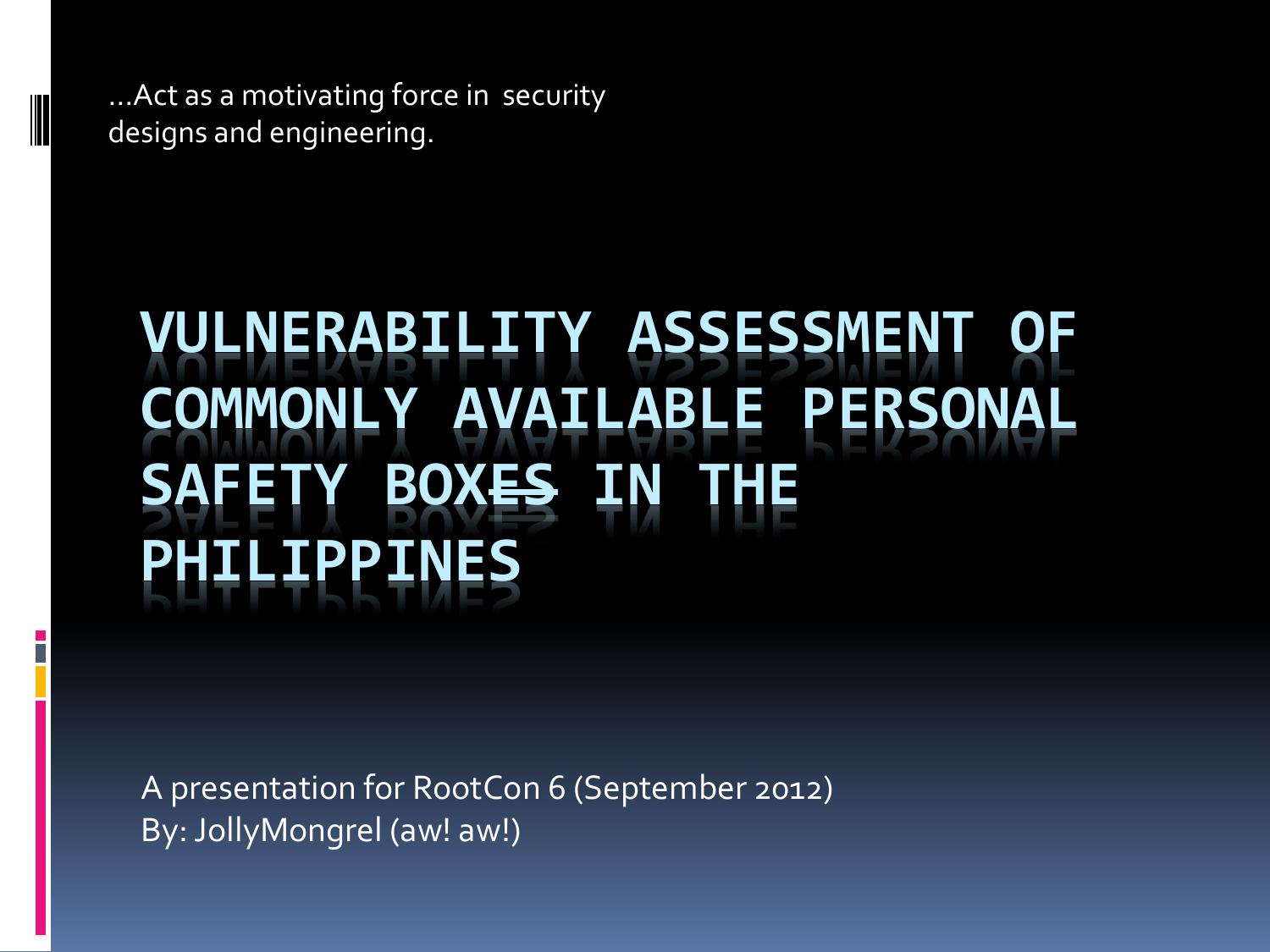### Presentation outline

### Aim/s

- **ELiterature review**
- **Materials & method**
- **Results & Discussion**
- Case study & Simulation (video)
- **Conclusion**
- **Summary & Recommendation**
- **References**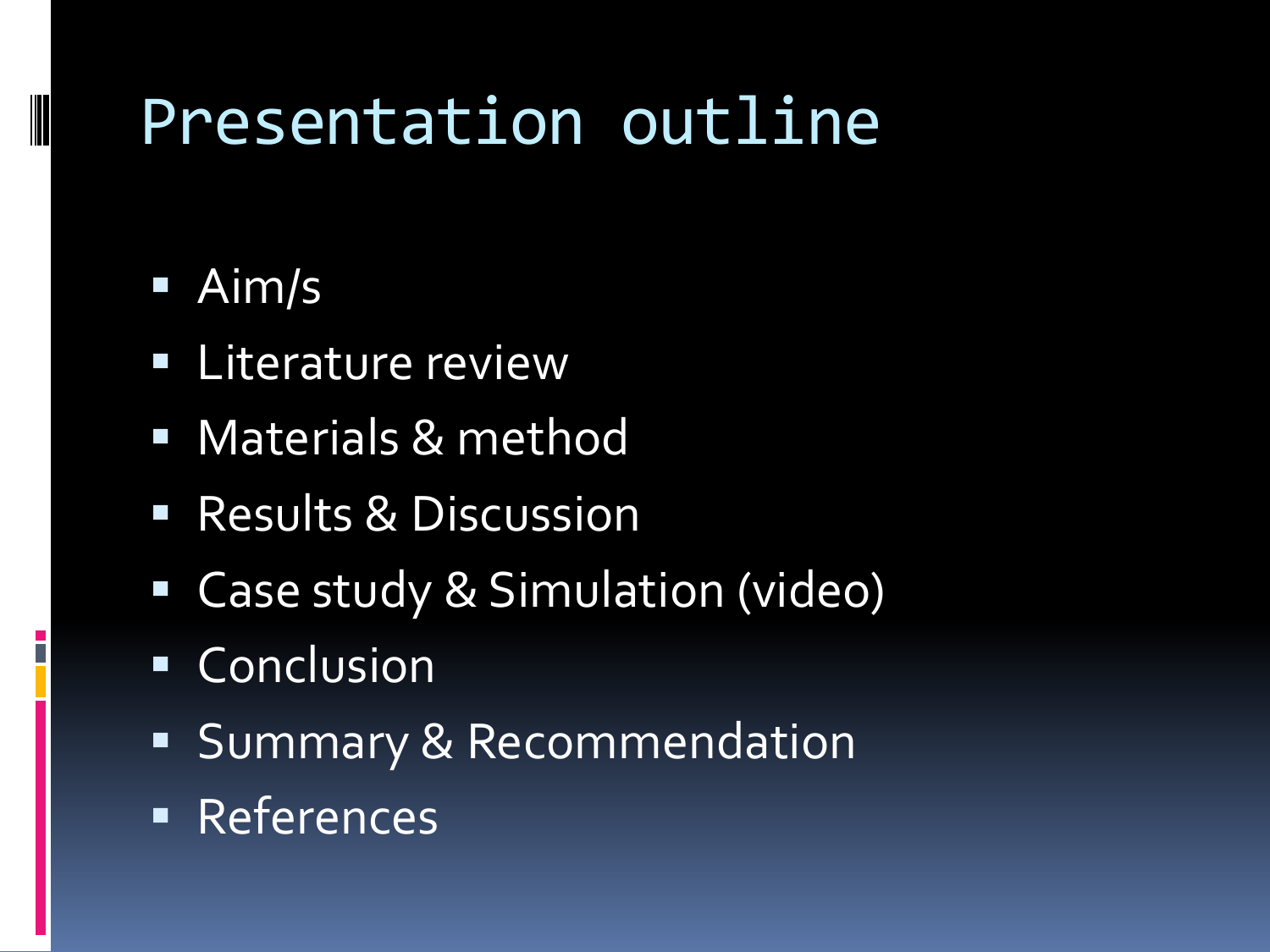### Aim

■ To evaluate weakness/es of commonly available personal safety box/es in the Philippines.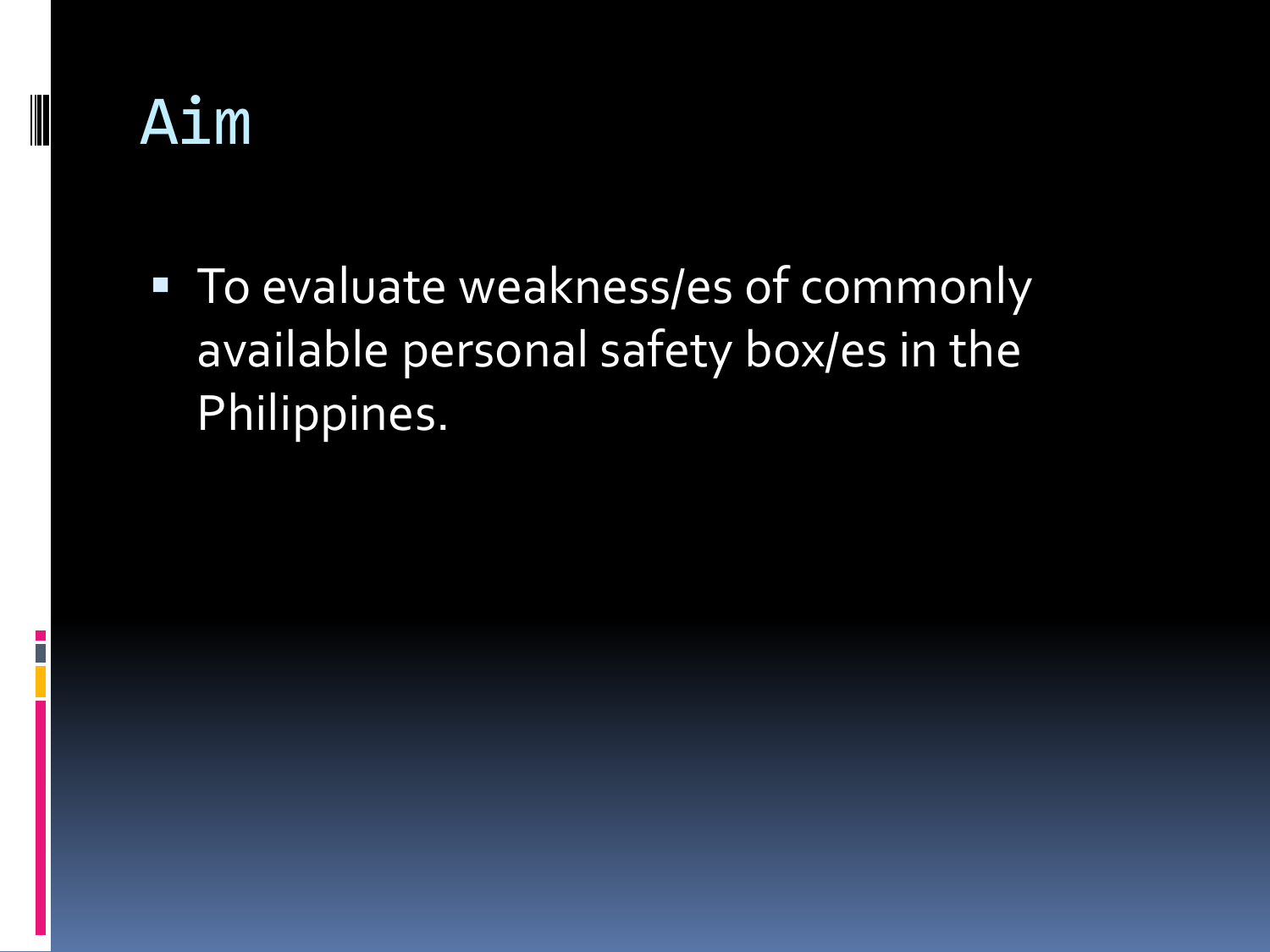- **Safe depository defined** 
	- A specially designed container for security providing resistance to penetration by forcible means.
- **History of safes**

- □ While Egyptians & Greeks were the first to utilize vaults, the ancient Chinese and Romans kept their valuables in smaller chests.
- Ancestry of modern safes are from locked metal-reinforced wooden boxes and chests (popular among pirates) in the medieval period.
- 17<sup>th</sup> century: cast iron chests
- <sup>18th</sup> century: commercial safes were produced & sold in Great Britain.
- 19<sup>th</sup> century: development of sophisticated safes to thwart technically adept burglars and to protect from fire.

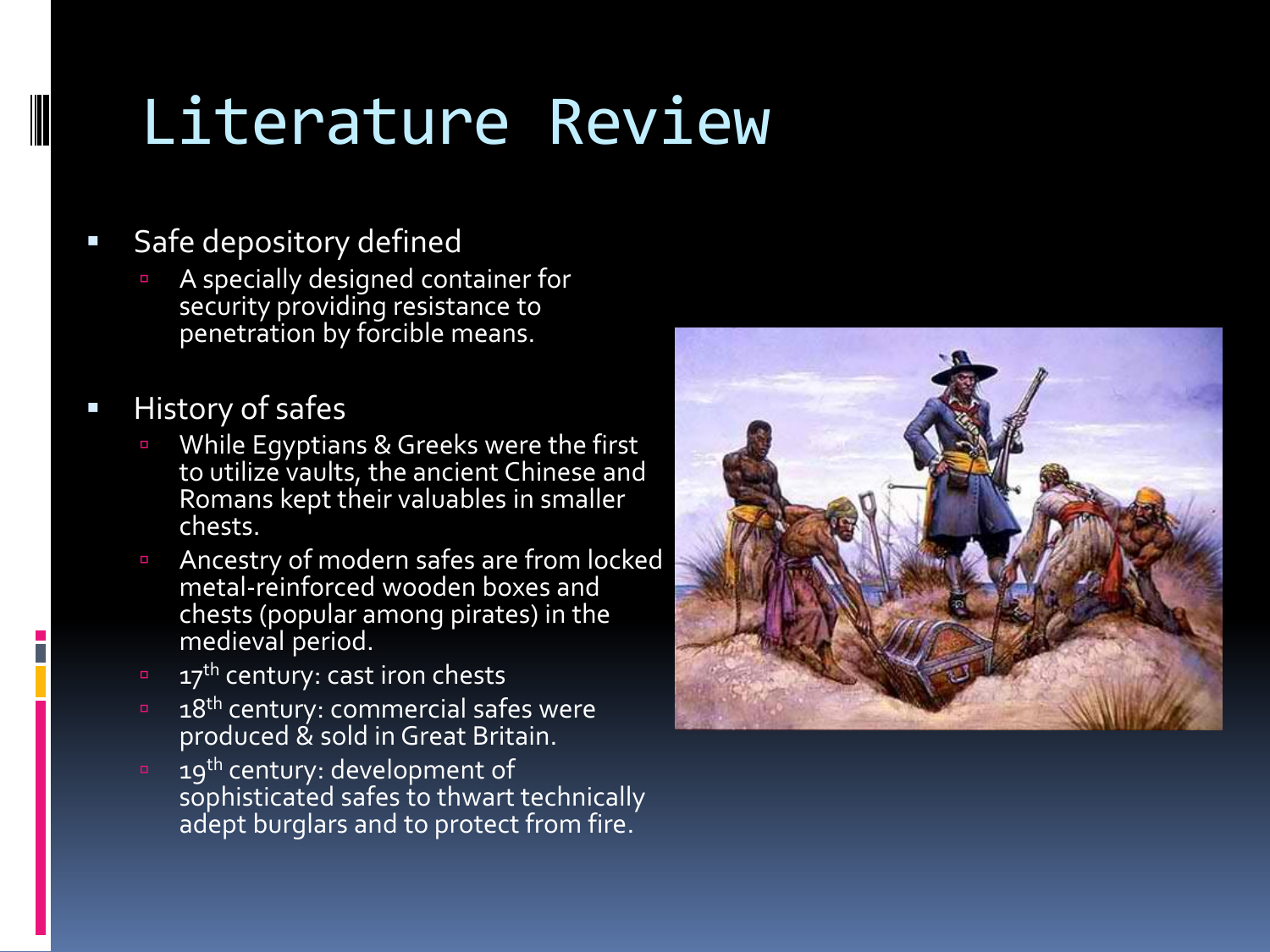- **Protective mechanism of safes** 
	- Doors

- **Primary barrier for access**
- Boltworks
	- Complex mechanical boltwork are often integrated with relockers.
- Booby trap
	- **Legend of the Yamashita treasure chests** rigged with booby-traps. Common booby traps are noxious gases that are engaged upon disturbance.
- □ Glass plates
	- Mounted on sides. Breaking one of them would fire relockers installed.
- **E** Thermal buffers
	- **These materials absorb and reduce** surface temperature below melting point to prevent torching.
- Relockers
	- Triggering them would permanently lock the safe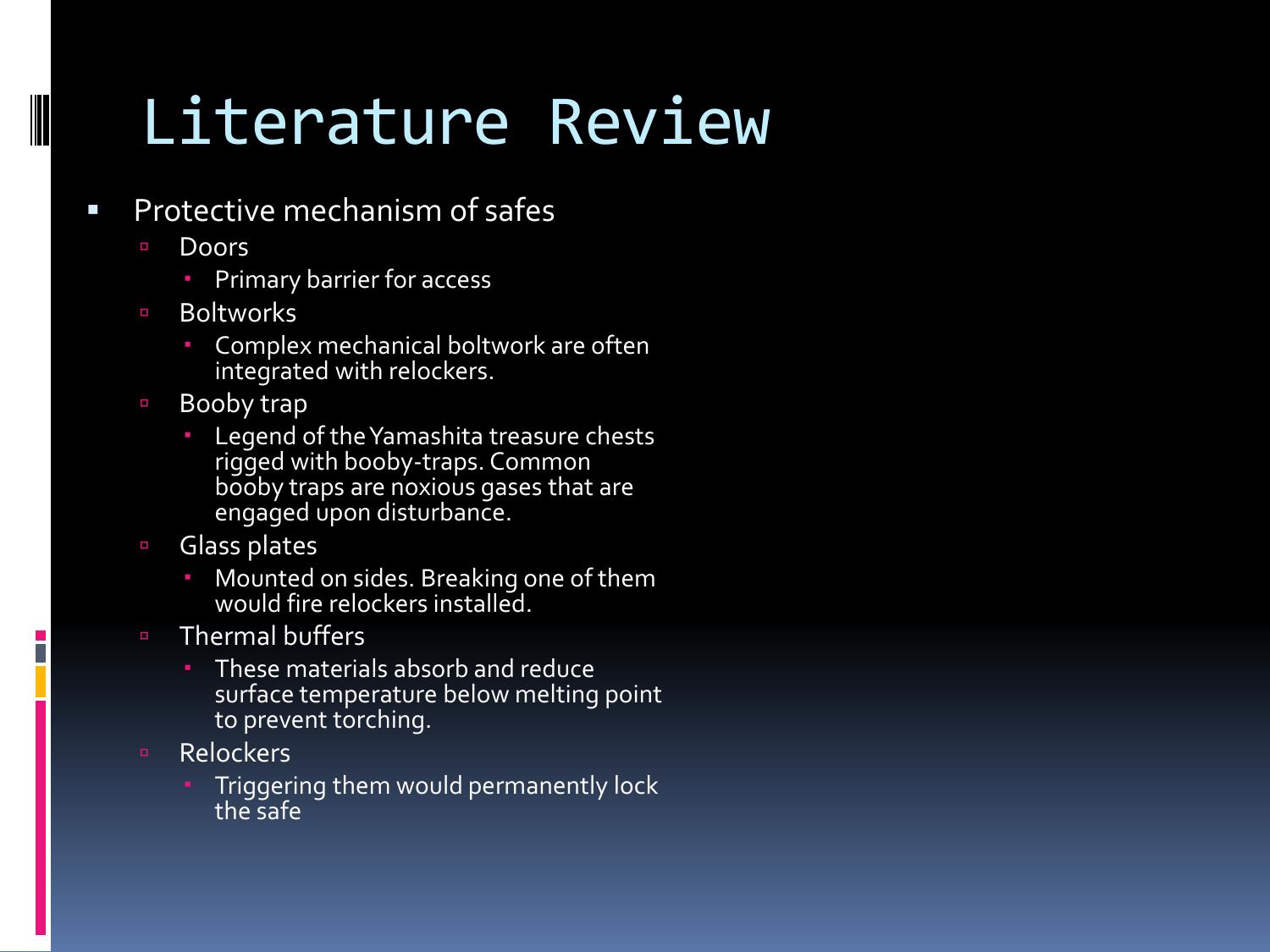### **Safecracking**

- Destructive
	- **Drilling**
	- **Explosives**
	- **Torching**
	- **Impact**
	- **Prying**
	- **Peeling**
	- **Sawing, cutting, grinding**
- Non-destructive
	- **Manipulation**
	- **Bypass**
	- **Guessing the combination**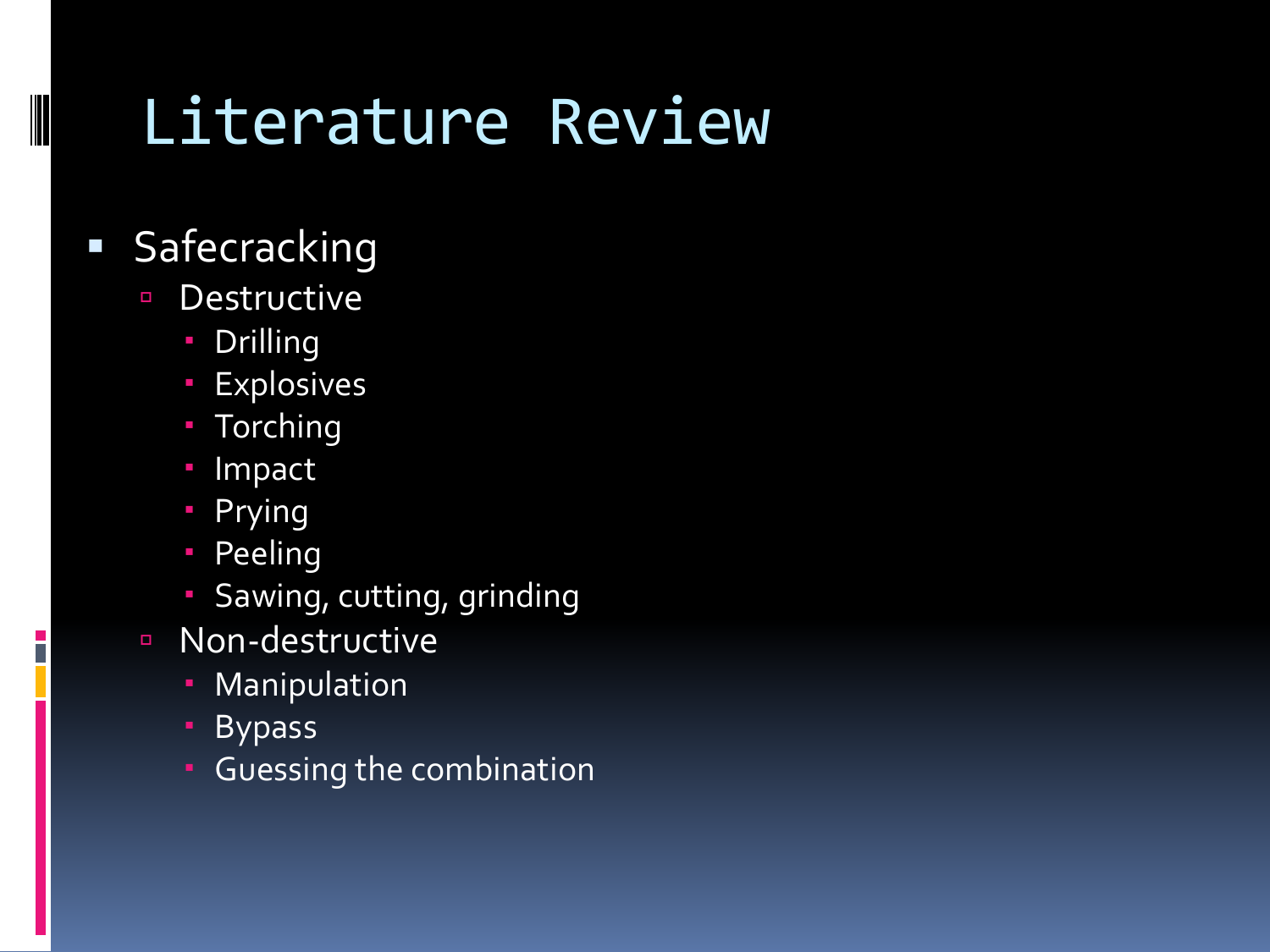**Electronic Locks** 

- **Override (tubular lock)**
- **Where are they** installed?
	- **In Money safes**
	- Gun safes
	- Document safes
	- $E$ **Etc...**
- Who prefers them?
	- Techie people
	- Oldies
	- **Relatively busy people** (Executive-like)

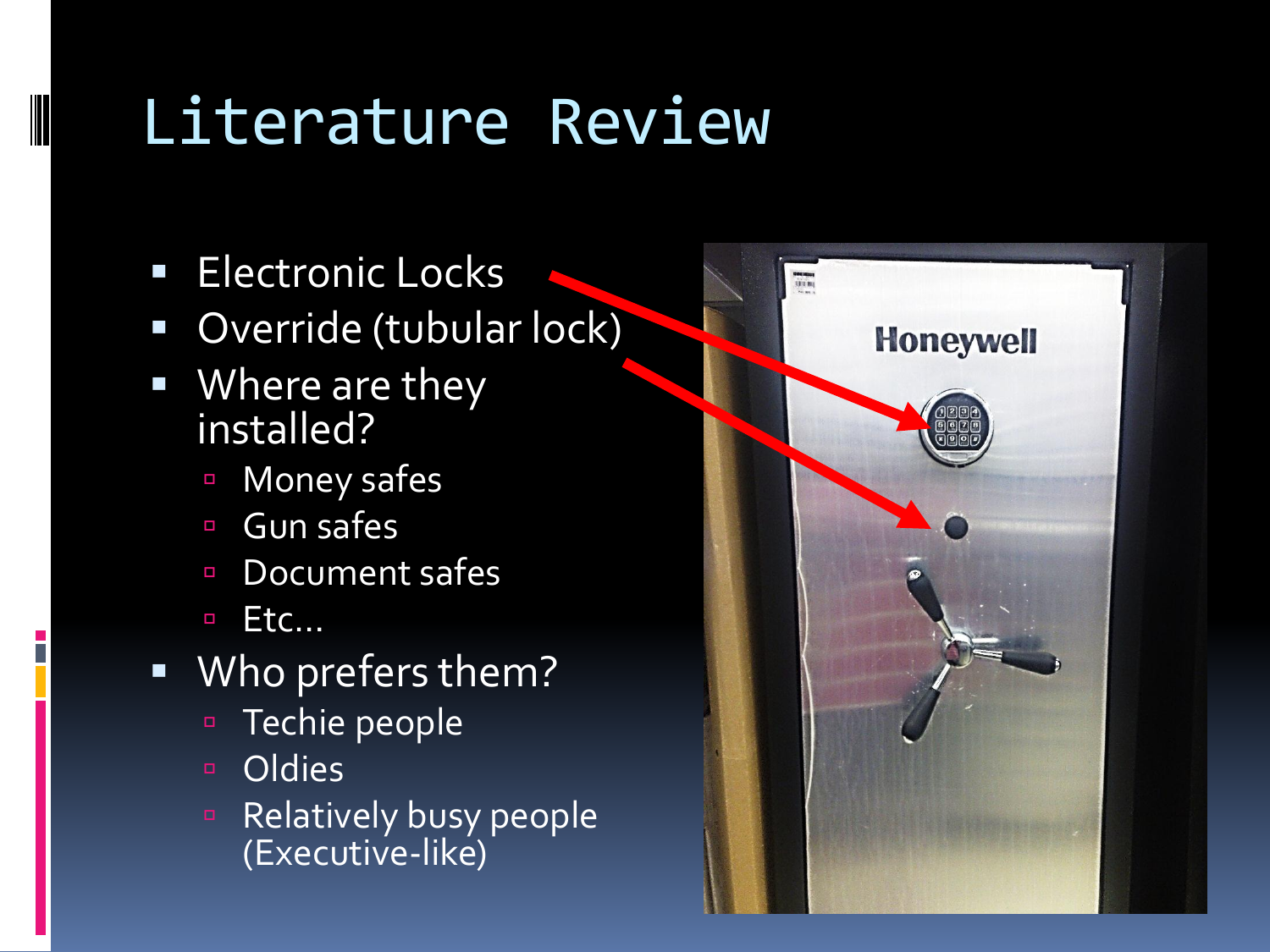#### **Equipment**

- Electronic safe with tubular lock
- Homemade picks & bypass tool
- **Stopwatch**

#### **Methodology**

- Non-destructive method (surreptitous)
	- **Treatment 1:** Picking the bypass lock and retain the combination key
	- **Treatment 2:** Percussive bypass and retain the combination key
- Other methods were successfully tried but did not qualify as surreptitious such as button reset (*using thin plastic with thread as jimmy and a long stick to hit the reset button*) was not considered in this experiment.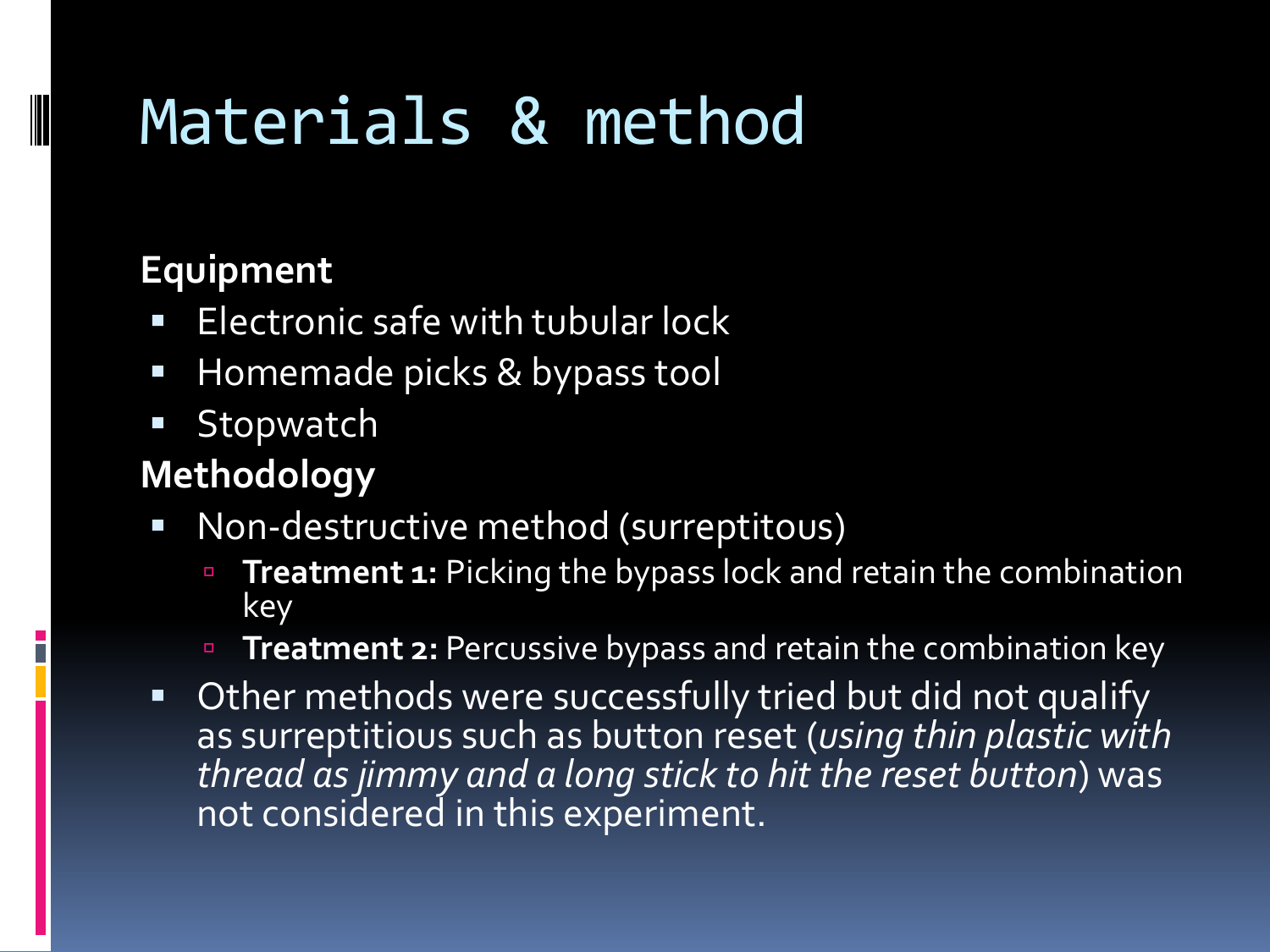**Treatment 1:** A tubular pick made from available materials (hard tube, hairdressing pins and rubber bands) was used to pick the safe. Time was recorded for every successful opening (in three (3) replicates).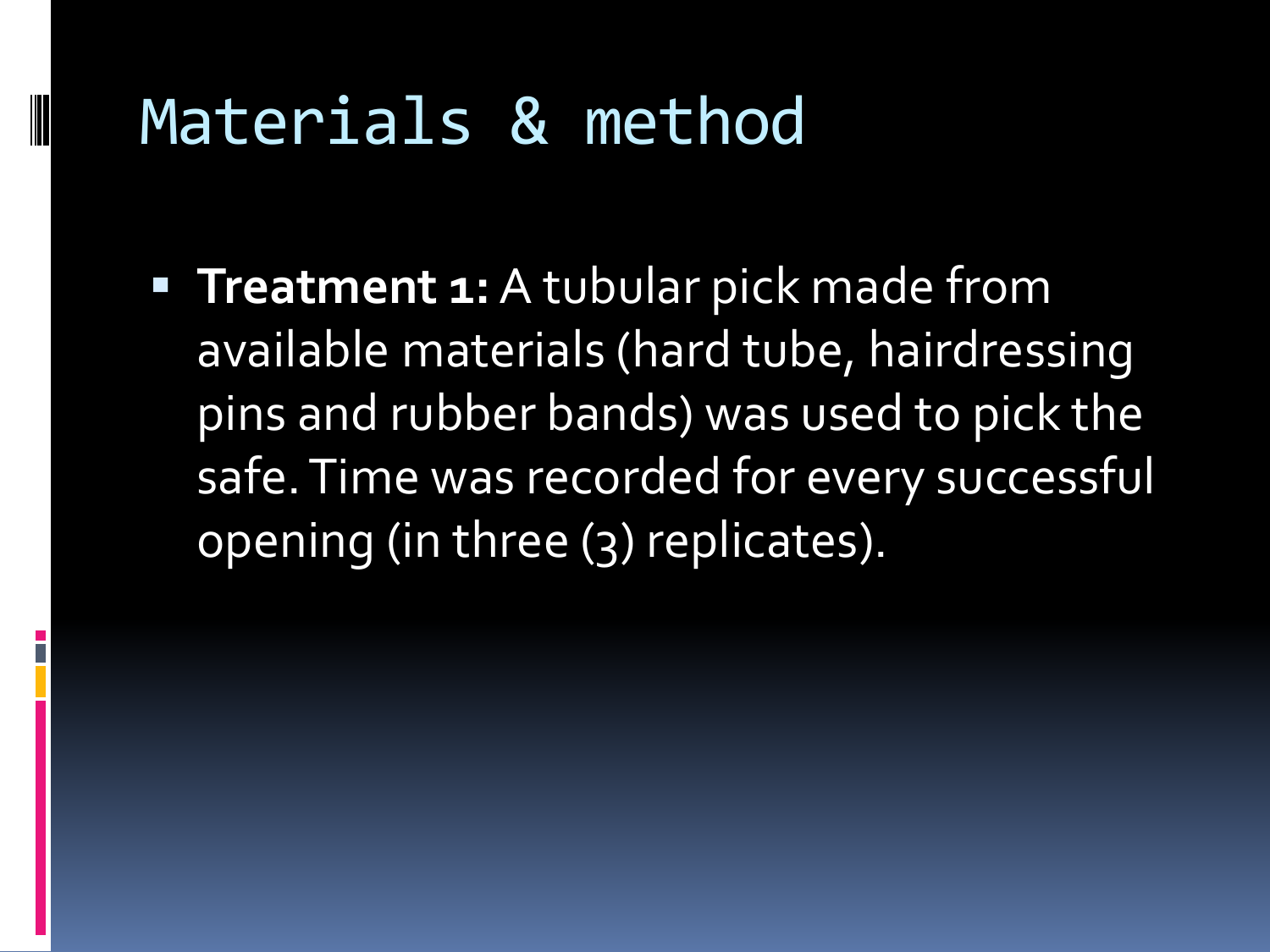#### **Treatment 1**

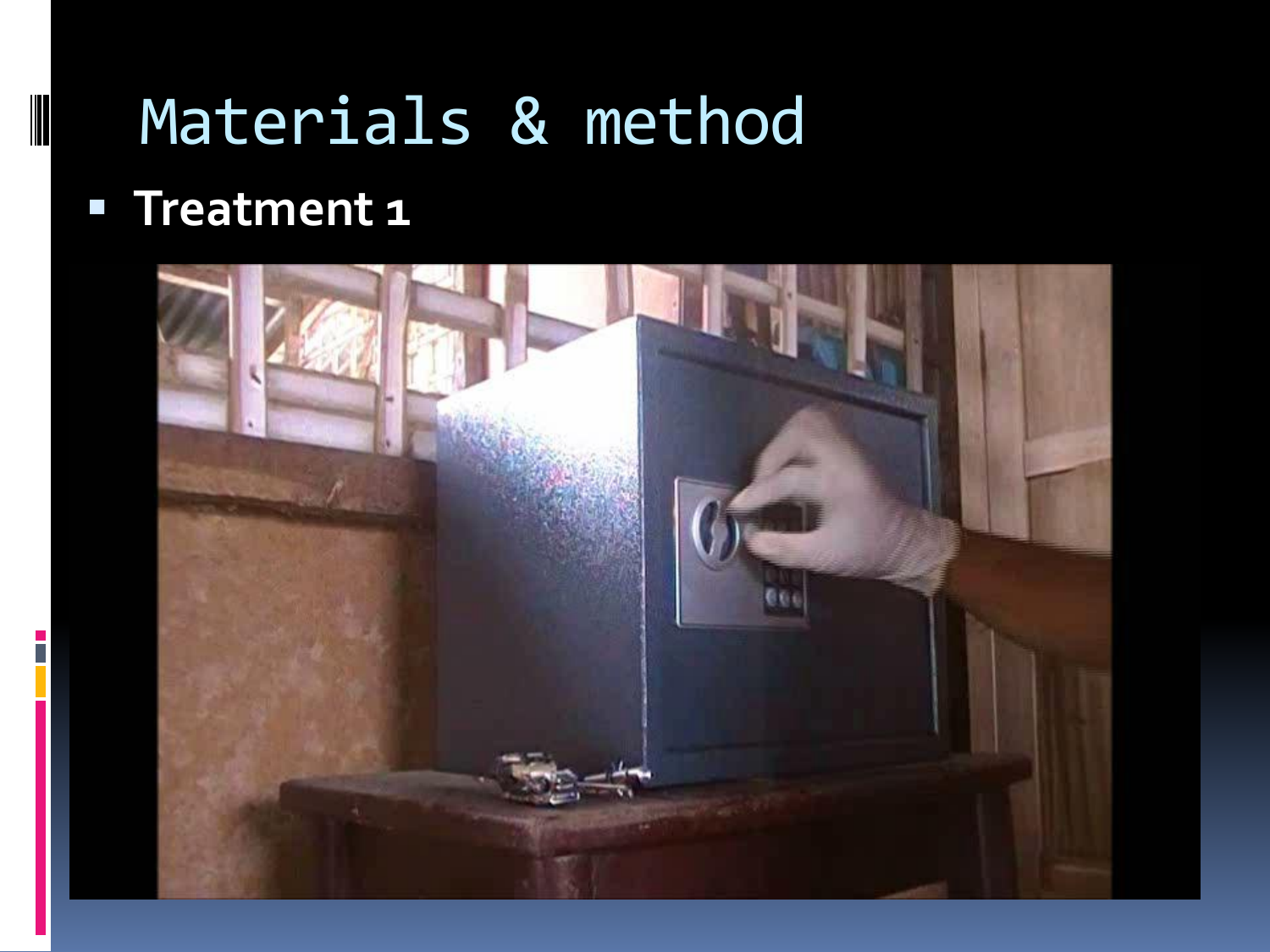**Treatment 2:** A blow from the top of the safe was delivered by hand. The energy generated from the blow (and the constant gravitational pull) pushes the solenoid below. With perfect timing and rotation of the knob/spindle, the safe was opened successfully. Time was then recorded for every successful opening (in three (3) replicates).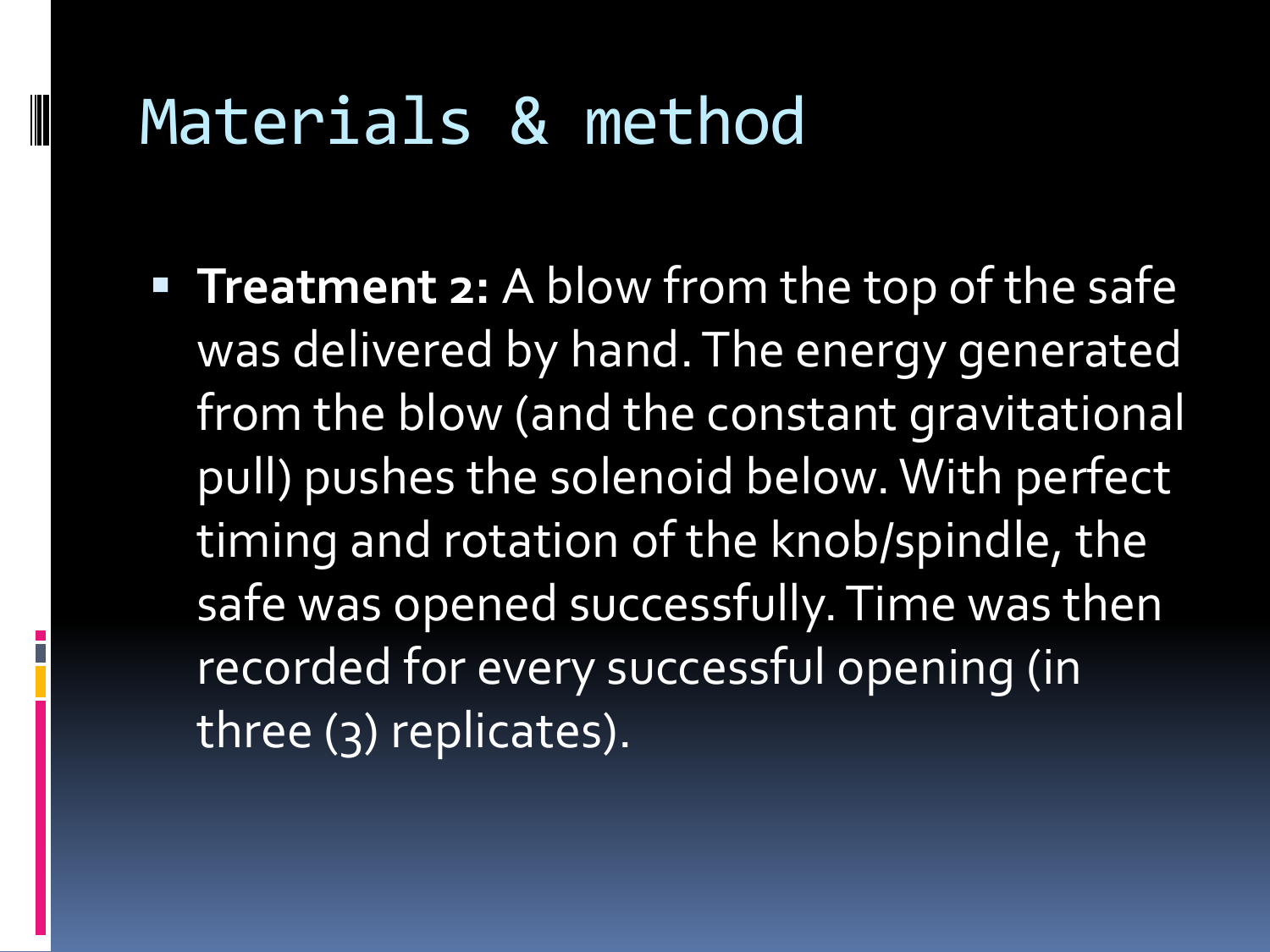#### **Treatment 2**

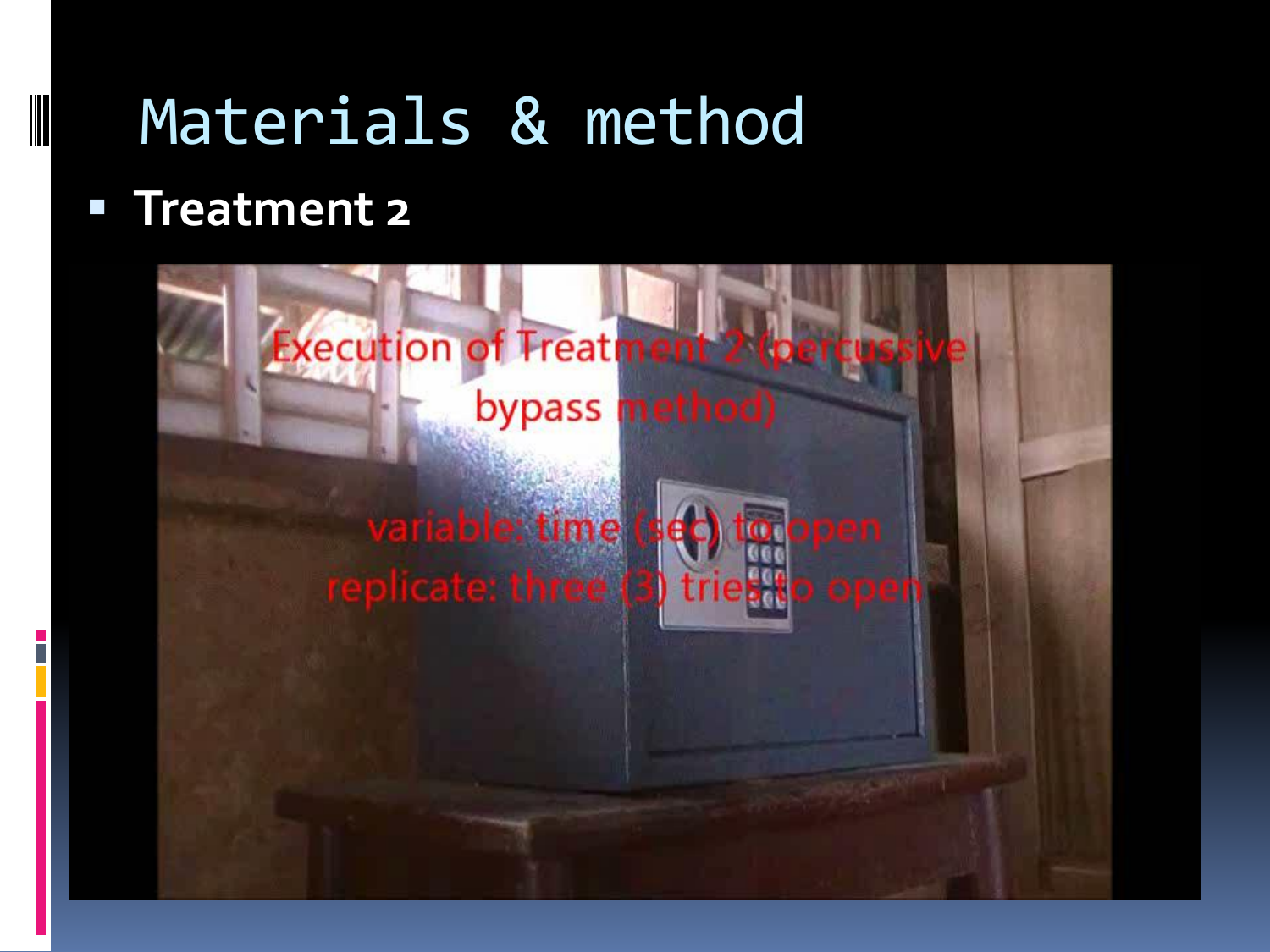## Results & discussion

**Treatment 1** 

- $R_1 = 63$ sec
- $R_2 = 34$ sec
- $R_3 = 31$ sec
- **Treatment 2** 
	- $R_1 = gsec$
	- $R_2 = 7$ sec
	- $R_3 = 5$ sec



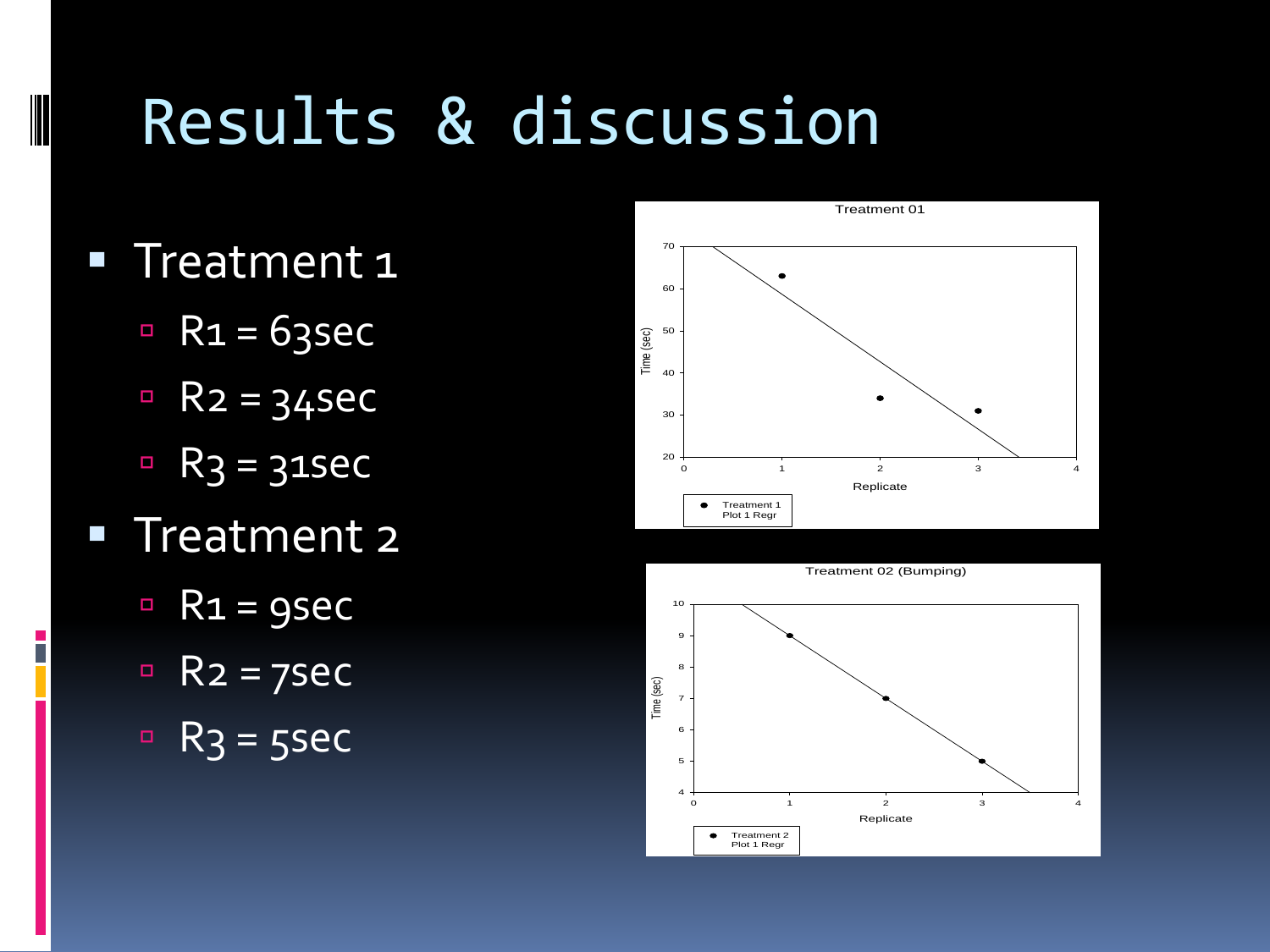### Results & discussion

| t-test                      | Monday, September 03, 2012, 4:30:23 PM |                |                |             |                |            |
|-----------------------------|----------------------------------------|----------------|----------------|-------------|----------------|------------|
|                             | Data source: Data 1 in Notebook1       |                |                |             |                |            |
| <b>Normality Test:</b>      |                                        | Passed         | $(P = 0.325)$  |             |                |            |
| <b>Equal Variance Test:</b> |                                        | Passed         | $(P = 0.394)$  |             |                |            |
| <b>Group Name</b>           |                                        | N              | <b>Missing</b> | <b>Mean</b> | <b>Std Dev</b> | <b>SEM</b> |
| Treatment 1                 |                                        | $\overline{3}$ | $\circ$        | 42.667      | 17.673         | 10.203     |
| Treatment 2                 |                                        | $\overline{3}$ | $\circ$        | 7.000       | 2.000          | 1.155      |
| <b>Difference</b>           |                                        | 35.667         |                |             |                |            |

 $t = 3.473$  with 4 degrees of freedom. (P = 0.026)

95 percent confidence interval for difference of means: 7.156 to 64.177

 **The difference in the mean values of the two groups is greater than would be expected by chance; there is a statistically significant difference between the input groups (P = 0.026).**

Power of performed test with alpha = 0.050: 0.708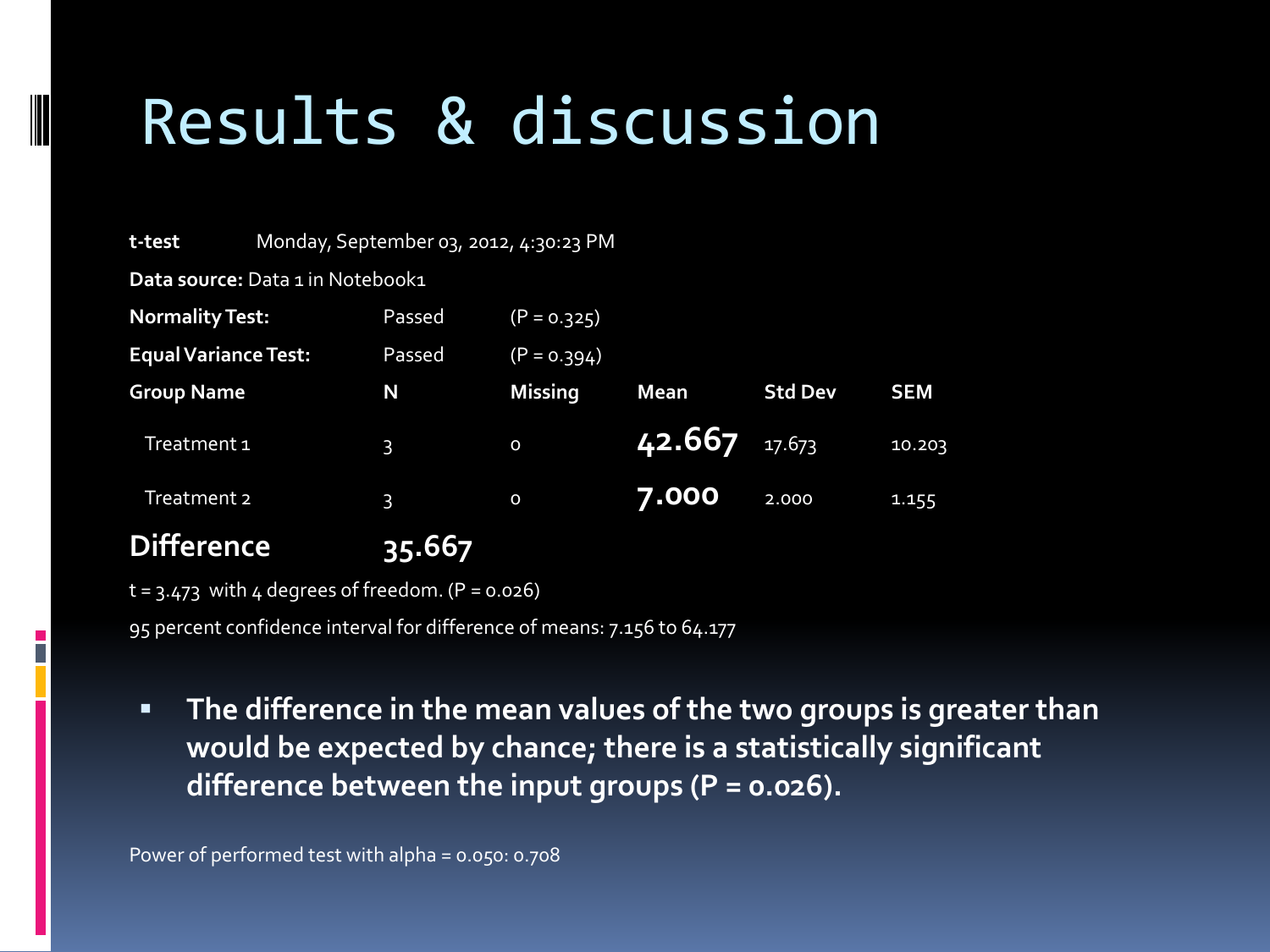## Results & discussion

**The result suggest that** treatment 2 opens the safe faster at mean time 7 sec, which is almost 6 times faster than treatment 1 at mean time 42 sec.

 Moreover, the linearity on both graph shows that at subsequent trials, the time to open decreases considerably.



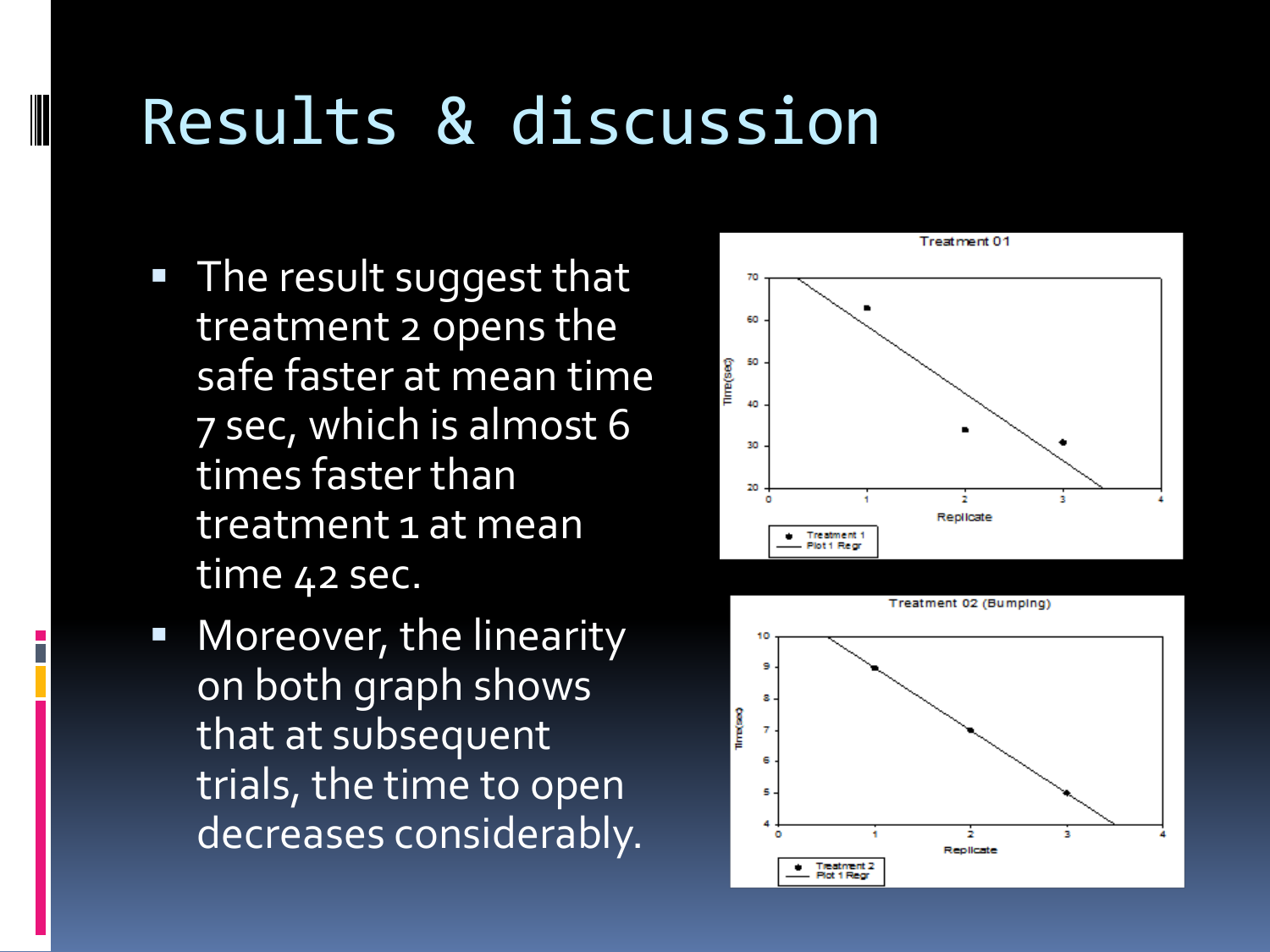# Case study & Simulation

**COVERT ENTRY SCENATIO** (Teaser for the next Rootcon presentation)

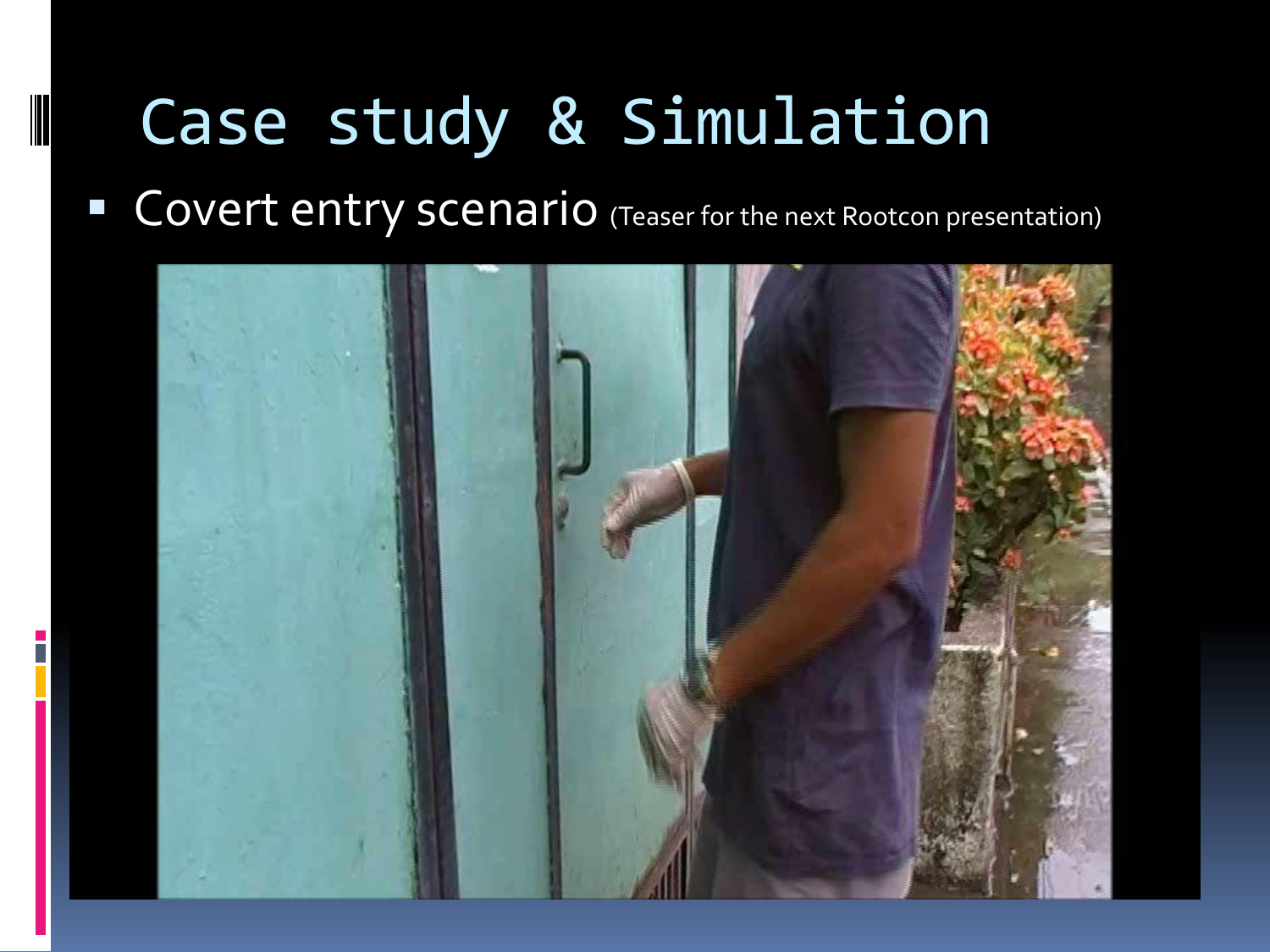## Conclusion

 Regardless of brand name, commonly sold electronic safes with solenoid drives and tubular lock override can be surreptitiously opened through percussive compromise or lockpicking.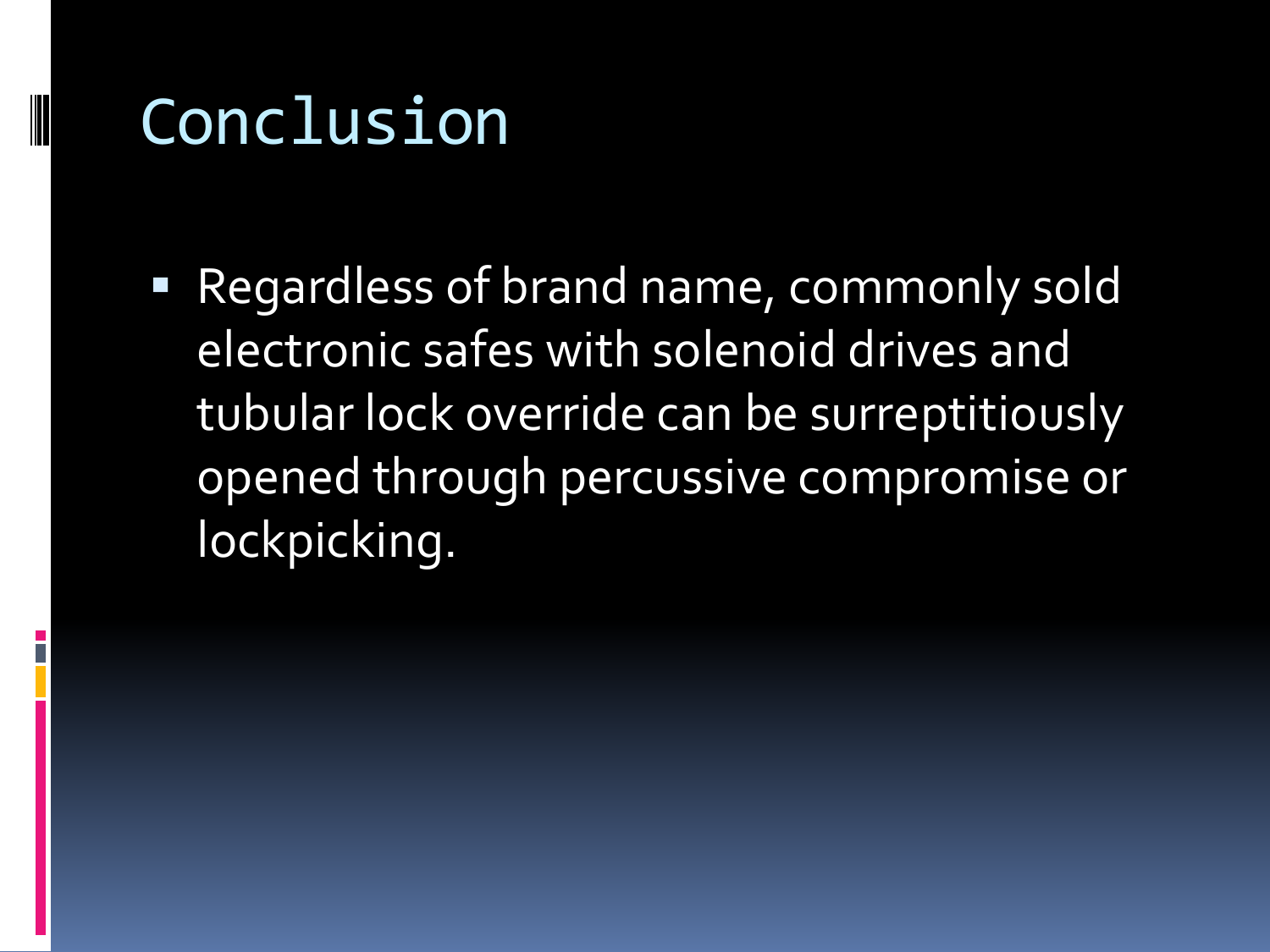### Summary & Recommendation

### Aim/s

- **ELiterature review**
- **Materials & method**
- **Results & Discussion**
- Case study & Simulation (video)
- **Conclusion**
- **Summary & Recommendation**
- **References**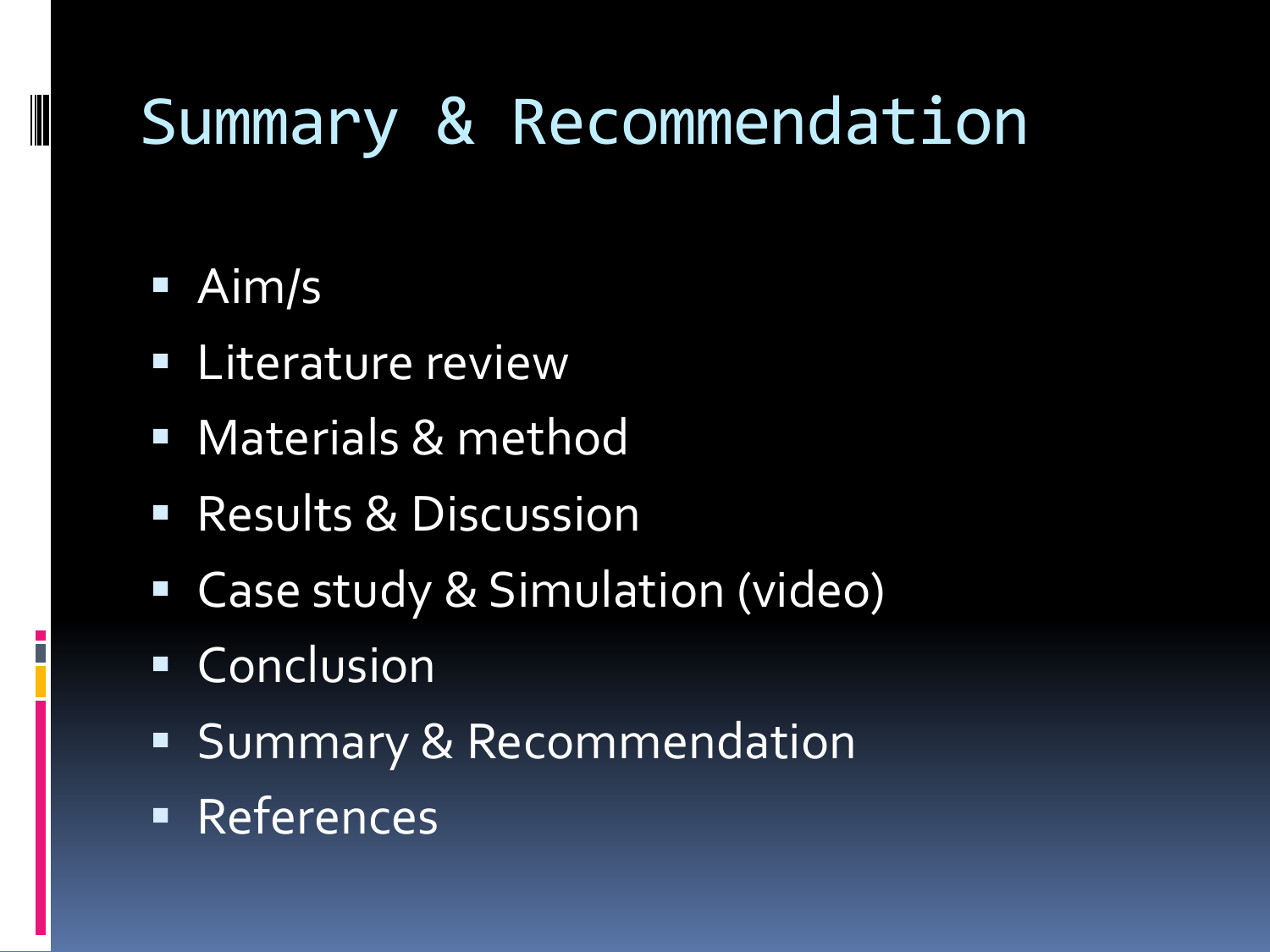## Possible future presentation (subject to availability of test materials)

- Manipulating mechanical combination locks.
- Impressioning